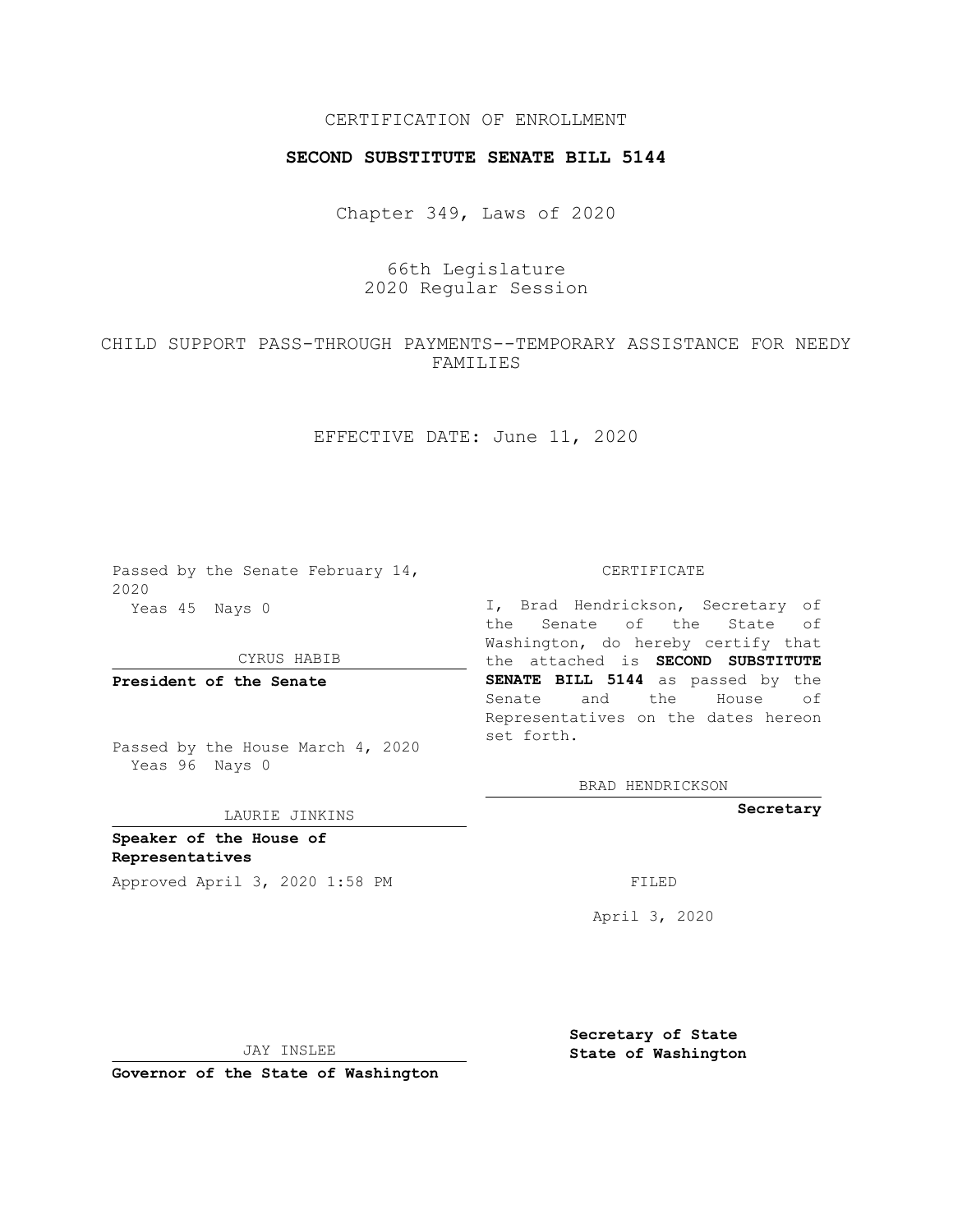#### **SECOND SUBSTITUTE SENATE BILL 5144**

Passed Legislature - 2020 Regular Session

**State of Washington 66th Legislature 2020 Regular Session**

**By** Senate Human Services, Reentry & Rehabilitation (originally sponsored by Senators Dhingra, O'Ban, Wilson, C., Keiser, Darneille, and Frockt)

READ FIRST TIME 01/23/20.

1 AN ACT Relating to implementing child support pass-through 2 payments; and amending RCW 26.23.035.

3 BE IT ENACTED BY THE LEGISLATURE OF THE STATE OF WASHINGTON:

4 **Sec. 1.** RCW 26.23.035 and 2010 2nd sp.s. c 3 s 1 are each 5 amended to read as follows:

6 (1) The department of social and health services shall adopt 7 rules for the distribution of support money collected by the division 8 of child support. These rules shall:

 (a) Comply with Title IV-D of the federal social security act as amended by the personal responsibility and work opportunity reconciliation act of 1996 and the federal deficit reduction act of 12 2005;

 (b) Direct the division of child support to distribute support money within eight days of receipt, unless one of the following circumstances, or similar circumstances specified in the rules, 16 prevents prompt distribution:

17 (i) The location of the custodial parent is unknown;

18 (ii) The support debt is in litigation;

19 (iii) The division of child support cannot identify the 20 responsible parent or the custodian;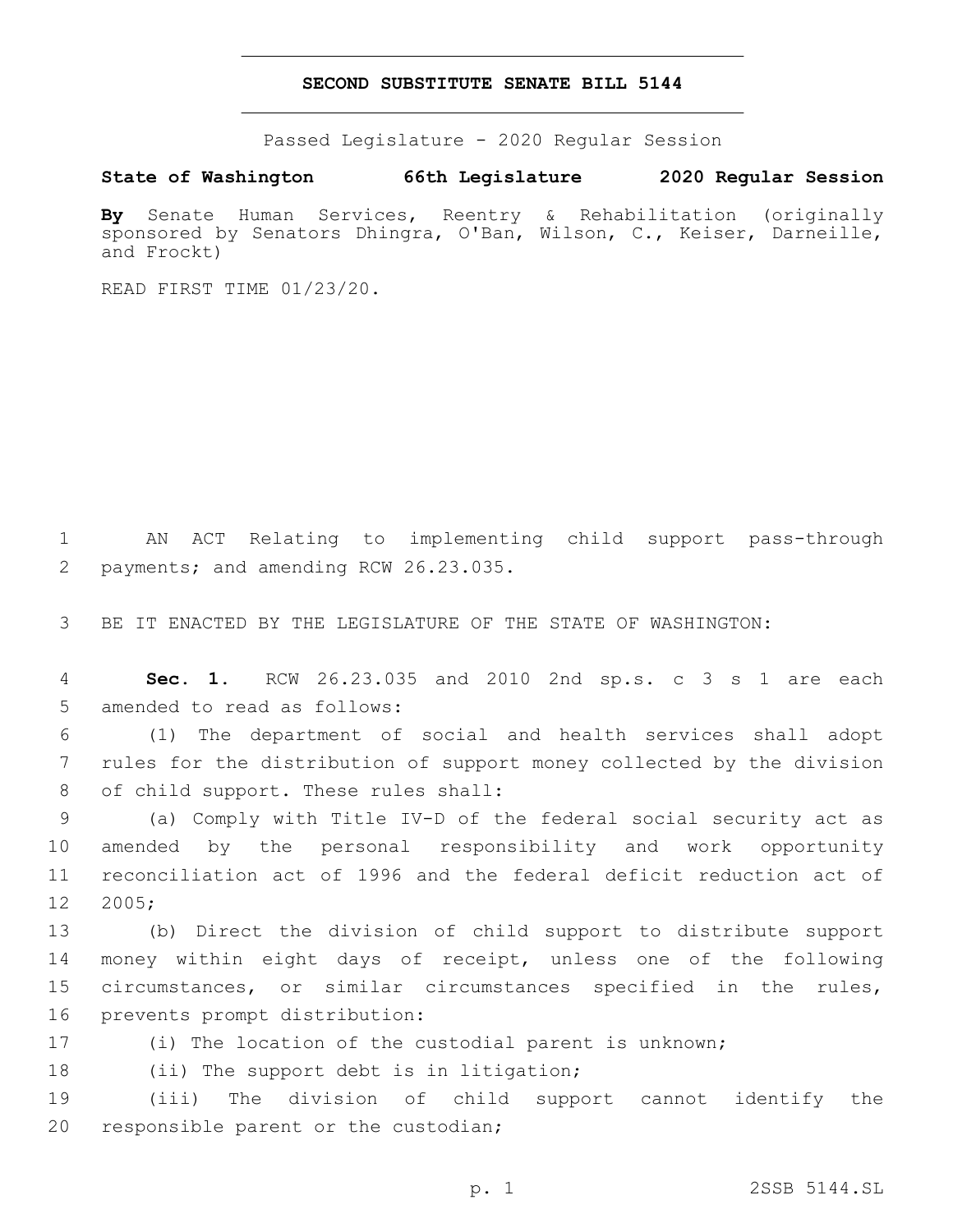(c) Provide for proportionate distribution of support payments if the responsible parent owes a support obligation or a support debt 3 for two or more Title IV-D cases; and

 (d) Authorize the distribution of support money, except money collected under 42 U.S.C. Sec. 664, to satisfy a support debt owed to the IV-D custodian before the debt owed to the state when the custodian stops receiving a public assistance grant.

 (2) The division of child support may distribute support payments to the payee under the support order or to another person who has lawful physical custody of the child or custody with the payee's consent. The payee may file an application for an adjudicative proceeding to challenge distribution to such other person. Prior to distributing support payments to any person other than the payee, the 14 registry shall:

 (a) Obtain a written statement from the child's physical custodian, under penalty of perjury, that the custodian has lawful custody of the child or custody with the payee's consent;

 (b) Mail to the responsible parent and to the payee at the payee's last known address a copy of the physical custodian's statement and a notice which states that support payments will be 21 sent to the physical custodian; and

 (c) File a copy of the notice with the clerk of the court that 23 entered the original support order.

 (3) If the Washington state support registry distributes a 25 support payment to a person in error, the registry may obtain restitution by means of a set-off against future payments received on behalf of the person receiving the erroneous payment, or may act according to RCW 74.20A.270 as deemed appropriate. Any set-off against future support payments shall be limited to amounts collected on the support debt and ten percent of amounts collected as current 31 support.

 (4) ((The division of child support shall ensure that the fifty dollar pass-through payment, as required by 42 U.S.C. Sec. 657 before the adoption of P.L. 104-193, is terminated immediately upon July 27, 1997, and all rules to the contrary adopted before July 27, 1997, are 36 without force and effect.

 (5) The division of child support shall ensure that the child support pass-through payment adopted under section 2, chapter 143, 39 Laws of 2007 pursuant to)) Effective February 1, 2021, consistent with 42 U.S.C. Sec. 657(a) as amended by section 7301(b)(7)(B) of the

p. 2 2SSB 5144.SL